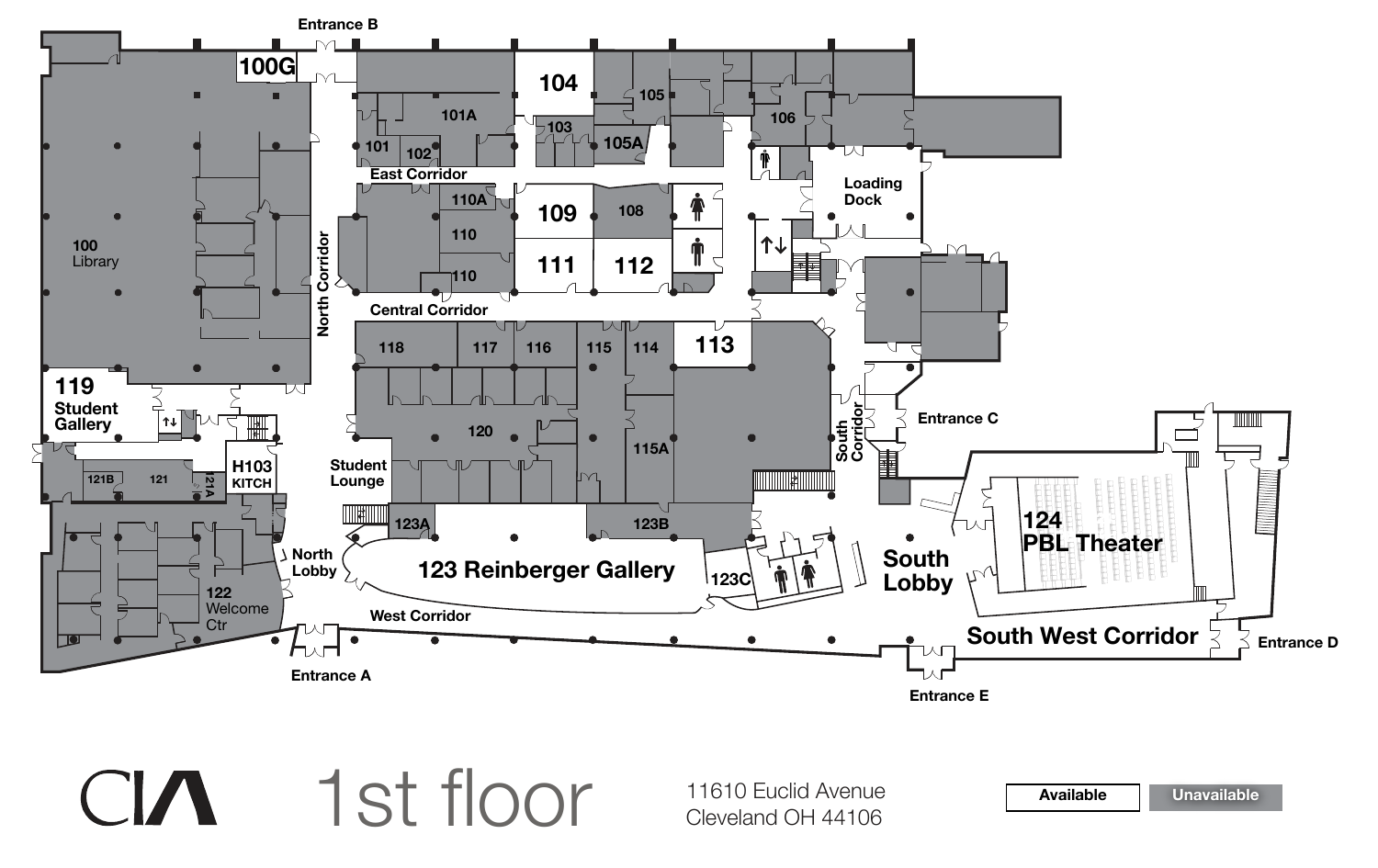**Available Unavailable**



2nd floor 11610 Euclid Avenue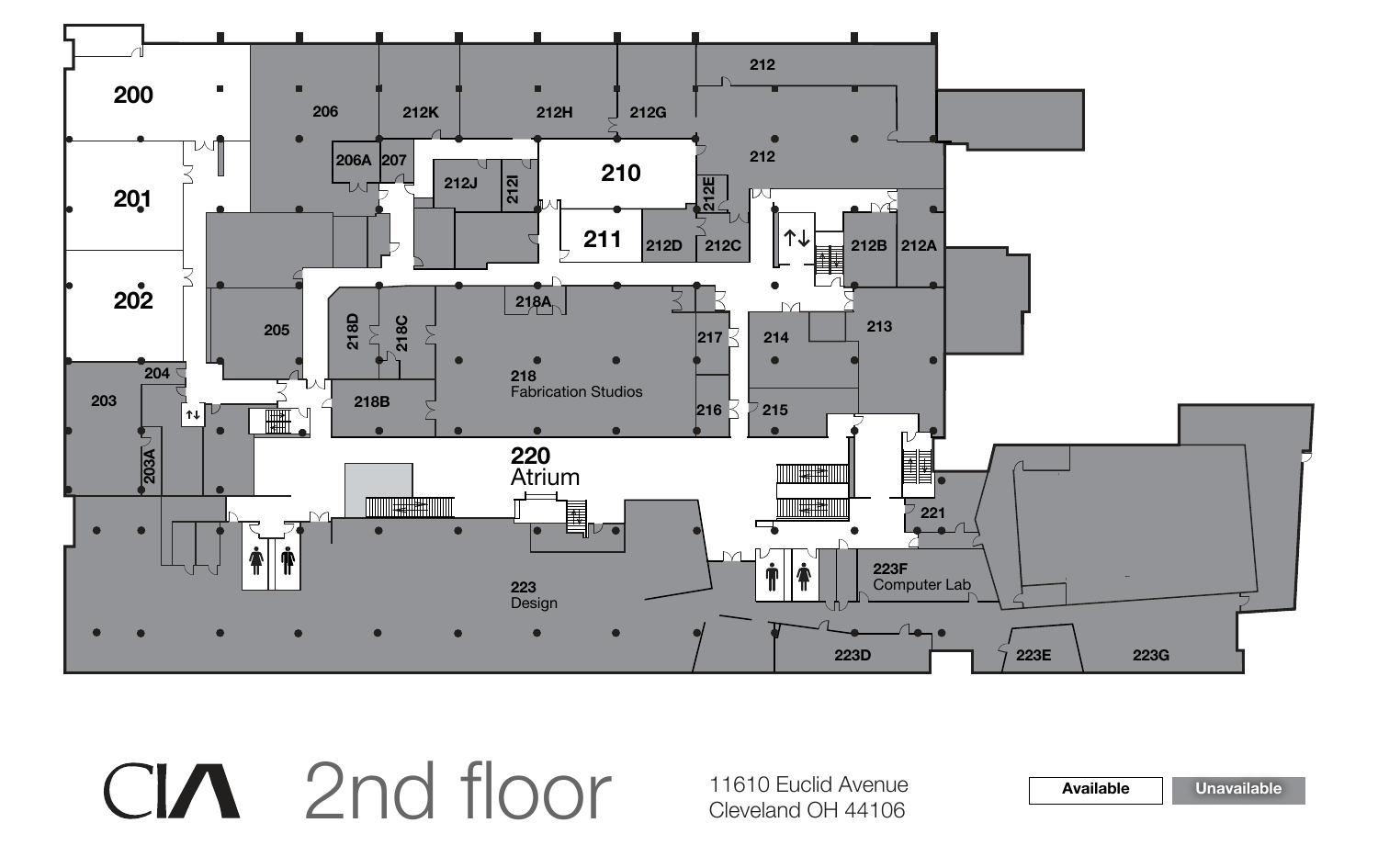**Available Unavailable**



3rd floor 11610 Euclid Avenue